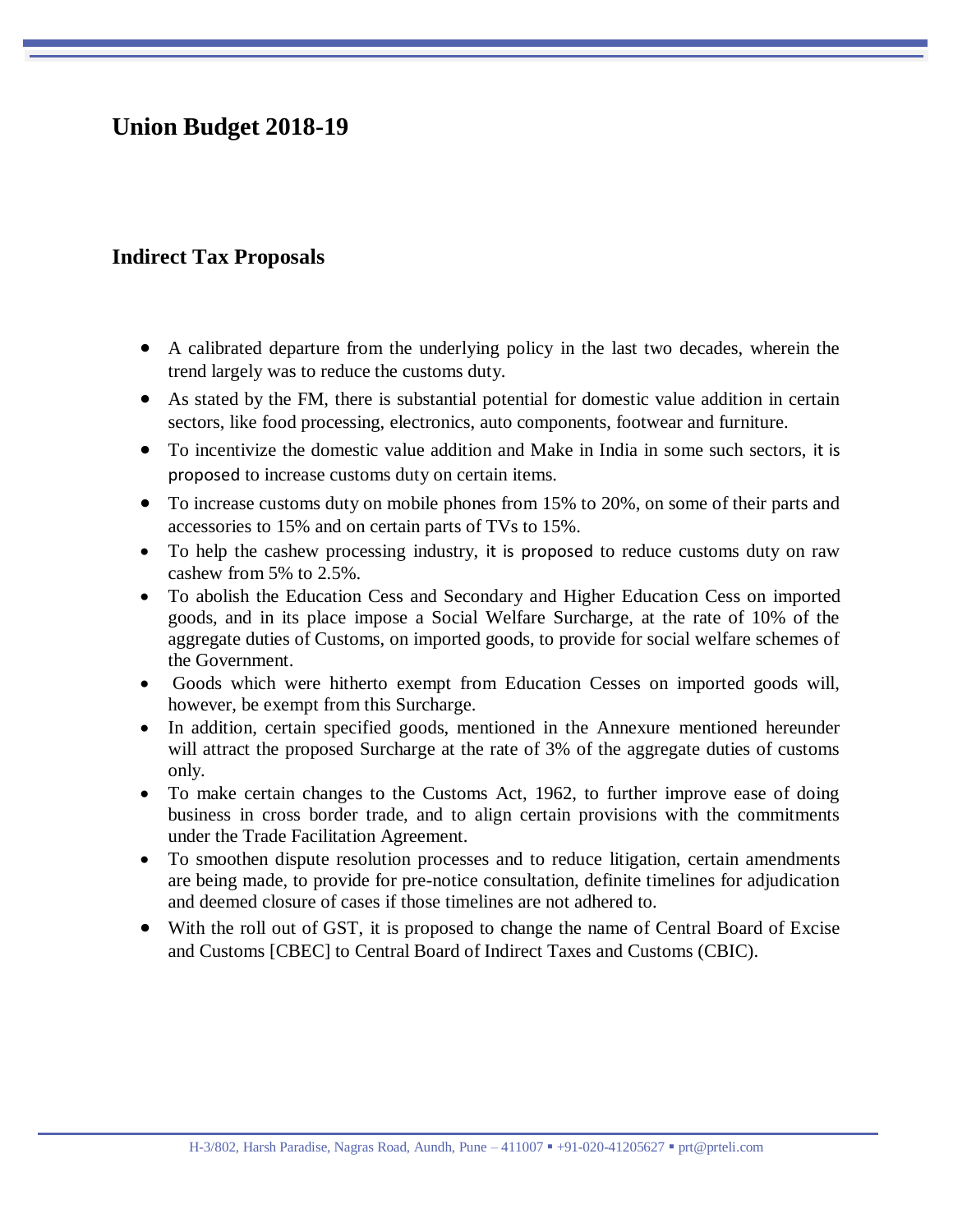#### **Annexure VI to Part B of Budget Speech**

#### **INDIRECT TAXES**

#### **1. PROPOSALS INVOLVING CHANGE IN CUSTOMS DUTY RATES:**

|    |                | Chapter/                                       | <b>Commodity</b>                                                                                                                              | <b>Rate of Duty</b> |                |
|----|----------------|------------------------------------------------|-----------------------------------------------------------------------------------------------------------------------------------------------|---------------------|----------------|
|    |                | heading/<br>sub-heading/<br><b>Tariff item</b> |                                                                                                                                               | From                | T <sub>0</sub> |
| I. |                |                                                | Incentivizing domestic value addition, 'Make in India'                                                                                        |                     |                |
|    | A.             |                                                | Reduction in Customs duty on inputs and raw materials to reduce costs                                                                         |                     |                |
|    |                |                                                | <b>Food processing</b>                                                                                                                        |                     |                |
|    | $\mathbf{1}$   | 0801 31 00                                     | Cashew nuts in shell [Raw cashew]                                                                                                             | 5%                  | 2.5%           |
|    |                |                                                | <b>Capital goods and Electronics</b>                                                                                                          |                     |                |
|    | $\overline{2}$ | 8483<br>40<br>00,<br>8466 93 90,<br>8537 10 00 | Ball screws, linear motion guides,<br>CNC systems for manufacture of all<br>types of CNC machine tools falling<br>under headings 8456 to 8463 | 7.5%                | 2.5%           |
|    | 3              | 70                                             | Solar tempered glass<br>solar<br><b>or</b><br>tempered [anti-reflective coated]<br>glass for manufacture of solar cells<br>/panels/modules    | 5%                  | Nil            |
|    | <b>B.</b>      | certain sectors                                | Changes in Customs duty to address the problem of duty inversions in                                                                          |                     |                |
|    |                |                                                | <b>Medical Devices</b>                                                                                                                        |                     |                |
|    | $\overline{4}$ | Any Chapter                                    | Raw materials, parts or accessories<br>for the manufacture of Cochlear<br>Implants                                                            | 2.5%                | Nil            |
|    | C.             | industry                                       | Changes in Customs duty to provide adequate protection to domestic                                                                            |                     |                |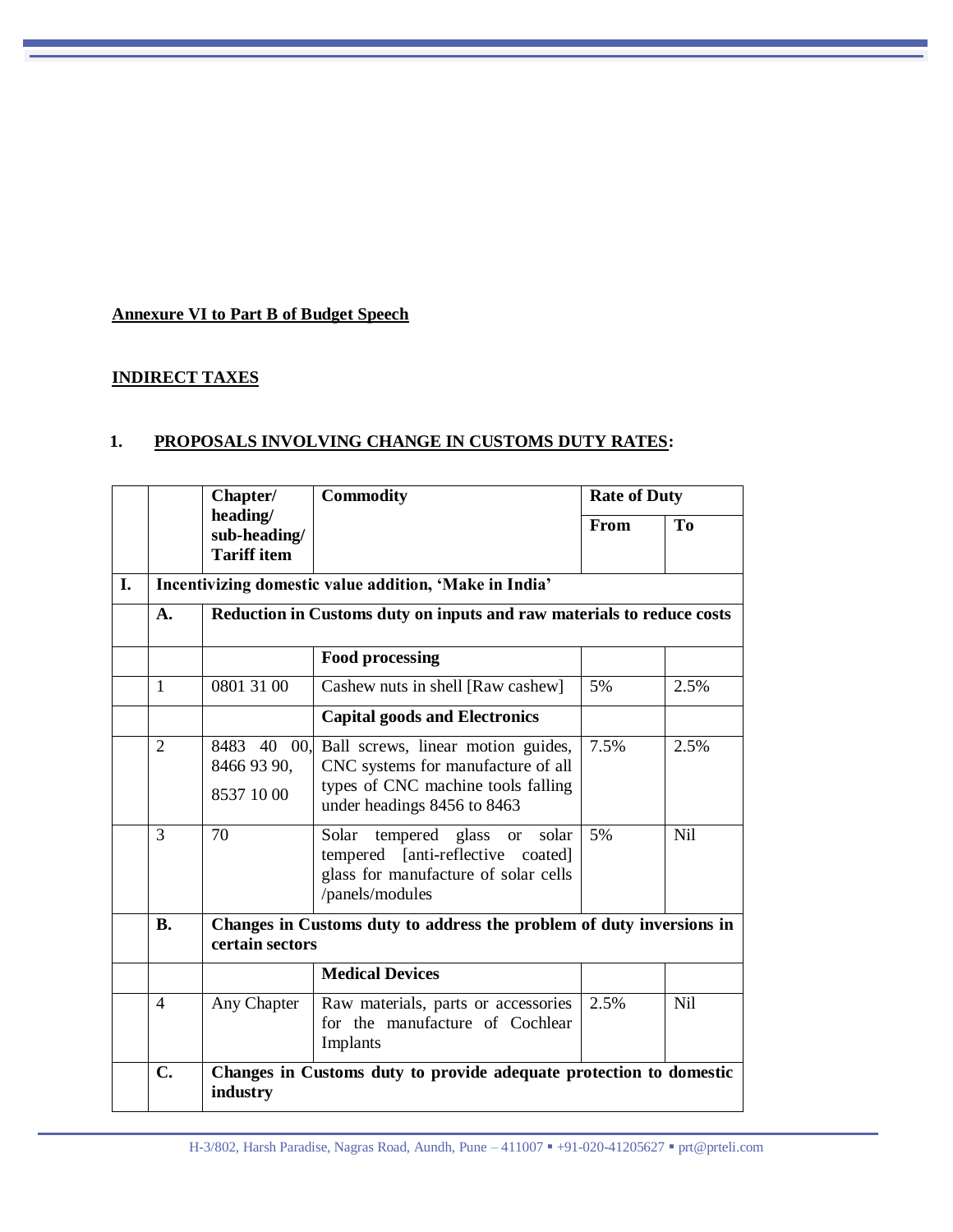|                |                                                                      | <b>Food Processing</b>                                                                                                                                                                                                                                                                                                         |                           |     |
|----------------|----------------------------------------------------------------------|--------------------------------------------------------------------------------------------------------------------------------------------------------------------------------------------------------------------------------------------------------------------------------------------------------------------------------|---------------------------|-----|
| 5              | 2009 11 00                                                           | Orange fruit juice                                                                                                                                                                                                                                                                                                             | 30%                       | 35% |
|                | 2009 12:00                                                           |                                                                                                                                                                                                                                                                                                                                |                           |     |
|                | 2009 19 00                                                           |                                                                                                                                                                                                                                                                                                                                |                           |     |
| 6              | 2009 21 00<br>to                                                     | Other fruit juices and vegetable<br>juices                                                                                                                                                                                                                                                                                     | 30%                       | 50% |
|                | 2009 90 00                                                           |                                                                                                                                                                                                                                                                                                                                |                           |     |
| $\overline{7}$ | 2009 81 00,<br>2009 90 00                                            | Cranberry juice                                                                                                                                                                                                                                                                                                                | 10%                       | 50% |
| 8              | 2106 90                                                              | Miscellaneous Food preparations<br>(other than soya protein)                                                                                                                                                                                                                                                                   | 30%                       | 50% |
|                |                                                                      | <b>Perfumes</b><br>toiletry<br>and<br>preparations                                                                                                                                                                                                                                                                             |                           |     |
| 9              | 3303                                                                 | Perfumes and toilet waters                                                                                                                                                                                                                                                                                                     | 10%                       | 20% |
| 10             | 3304                                                                 | Beauty or make-up preparations and<br>preparations for the care of the skin<br>(other than medicaments), including<br>sunscreen or suntan preparations;<br>manicure or pedicure preparations                                                                                                                                   | 10%                       | 20% |
| 11             | 3305                                                                 | Preparations for use on the hair                                                                                                                                                                                                                                                                                               | 10%                       | 20% |
| 12             | 3306                                                                 | Preparations for oral or<br>dental<br>hygiene, including denture fixative<br>pastes and powders; yarn used to<br>clean between the teeth (dental<br>floss), in individual retail packages                                                                                                                                      | 10%                       | 20% |
| 13             | 3307                                                                 | shaving<br>after-shave<br>Pre-shave,<br>$\alpha$<br>preparations, personal deodorants, bath<br>depilatories<br>preparations,<br>and<br>other<br>perfumery, cosmetic or toilet preparations,<br>not elsewhere specified or included,<br>prepared room deodorizers, whether or not<br>perfumed or having disinfectant properties | 10%                       | 20% |
|                |                                                                      | Automobile and automobile parts                                                                                                                                                                                                                                                                                                |                           |     |
| 14             | 8407,<br>8408,<br>8409,<br>8483 10 91,<br>8483 10 92,<br>8511, 8708, | Specified parts/accessories of motor<br>vehicles, motor cars, motor cycles                                                                                                                                                                                                                                                     | 7.5%<br>$\sqrt{2}$<br>10% | 15% |
|                | 8714 10                                                              |                                                                                                                                                                                                                                                                                                                                |                           |     |
| 15             | 8702, 8703,<br>8704, 8711                                            | CKD imports of motor<br>vehicle,<br>motor cars, motor cycles                                                                                                                                                                                                                                                                   | 10%                       | 15% |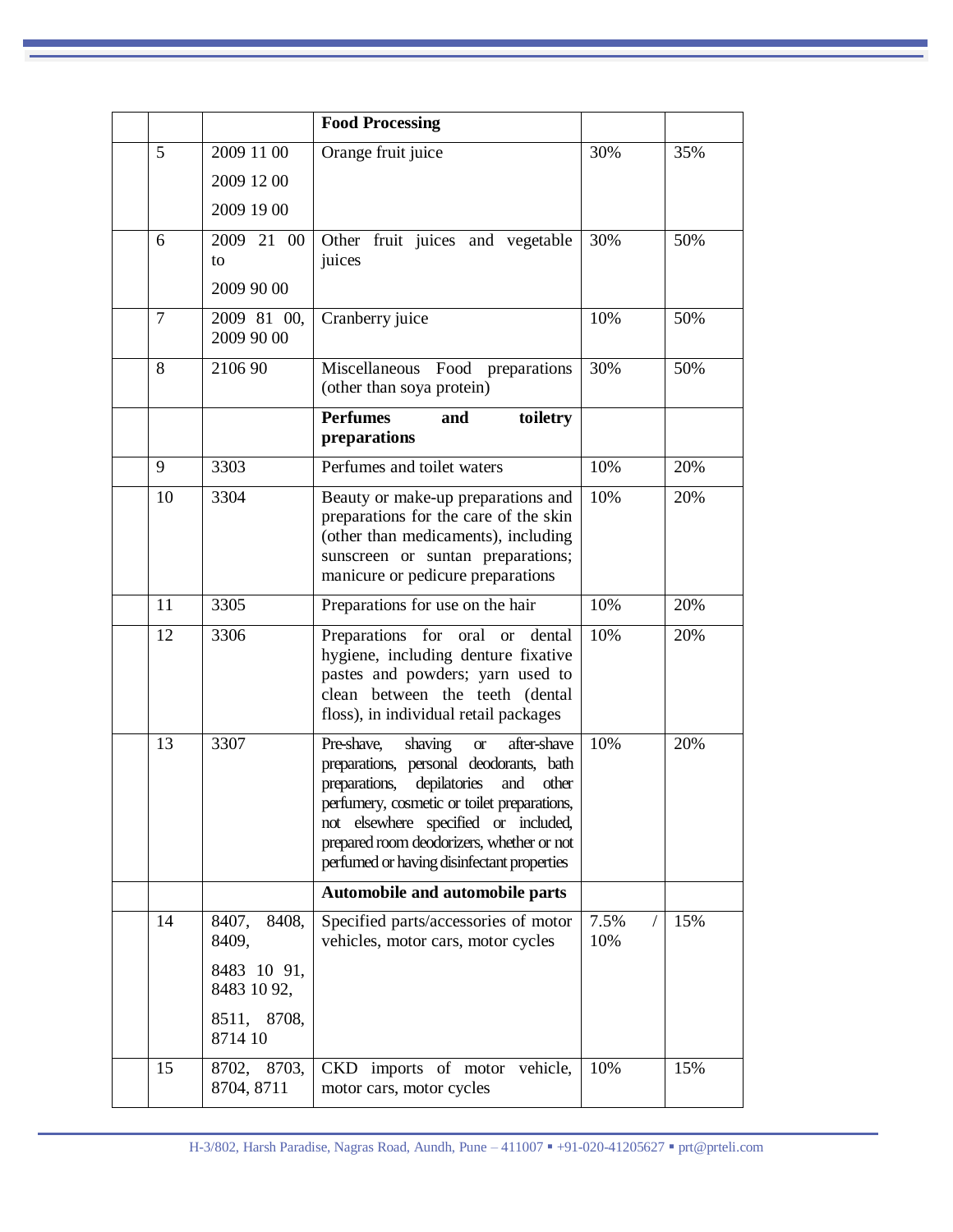| 16 | 8702, 8704                                                                                                                                                                                                      | CBU imports of motor vehicles                                                                                                                                                                                                                 | 20%          | 25% |
|----|-----------------------------------------------------------------------------------------------------------------------------------------------------------------------------------------------------------------|-----------------------------------------------------------------------------------------------------------------------------------------------------------------------------------------------------------------------------------------------|--------------|-----|
| 17 | 4011 20 10                                                                                                                                                                                                      | Truck and Bus radial tyres                                                                                                                                                                                                                    | 10%          | 15% |
|    |                                                                                                                                                                                                                 | <b>Textiles</b>                                                                                                                                                                                                                               |              |     |
| 18 | 5007                                                                                                                                                                                                            | <b>Silk Fabrics</b>                                                                                                                                                                                                                           | 10%          | 20% |
|    |                                                                                                                                                                                                                 | Footwear                                                                                                                                                                                                                                      |              |     |
| 19 | 6401,<br>6402,<br>6403,<br>6404,<br>6405                                                                                                                                                                        | Footwear                                                                                                                                                                                                                                      | 10%          | 20% |
| 20 | 6406                                                                                                                                                                                                            | Parts of footwear                                                                                                                                                                                                                             | 10%          | 15% |
|    |                                                                                                                                                                                                                 | Diamonds, precious stones and<br>jewellery                                                                                                                                                                                                    |              |     |
| 21 | 71                                                                                                                                                                                                              | Cut and polished colored gemstones                                                                                                                                                                                                            | 2.5%         | 5%  |
| 22 | 71                                                                                                                                                                                                              | <b>Diamonds</b><br>including lab<br>grown<br>diamonds-semi processed, half-cut<br>or broken; non-industrial diamonds<br>including lab-grown<br>diamonds<br>(other than rough<br>diamonds),<br>including<br>and<br>polished<br>cut<br>diamonds | 2.5%         | 5%  |
| 23 | 7117                                                                                                                                                                                                            | <b>Imitation Jewellery</b>                                                                                                                                                                                                                    | 15%          | 20% |
|    |                                                                                                                                                                                                                 |                                                                                                                                                                                                                                               |              |     |
|    |                                                                                                                                                                                                                 | <b>Electronics / Hardware</b>                                                                                                                                                                                                                 |              |     |
| 24 | 851712                                                                                                                                                                                                          | Cellular mobile phones                                                                                                                                                                                                                        | 15%          | 20% |
| 25 | 3919 90 90,<br>3920 99 99,<br>3926 90 91,<br>3926 90 99,<br>4016 99 90,<br>7318 15 00,<br>7326 90 99<br>8506,<br>8504,<br>8507,<br>8517 70 90,<br>8518,<br>8538 90 00,<br>8544<br>19,<br>8544<br>42,<br>8544 49 | Specified parts and accessories of<br>cellular mobile phones                                                                                                                                                                                  | 7.5%/<br>10% | 15% |
| 26 | 8504 90 90/<br>3926 90 99                                                                                                                                                                                       | <b>PCBA</b><br>of<br>charger/adapter<br>and<br>moulded plastics of charger/adapter<br>of cellular mobile phones                                                                                                                               | <b>Nil</b>   | 10% |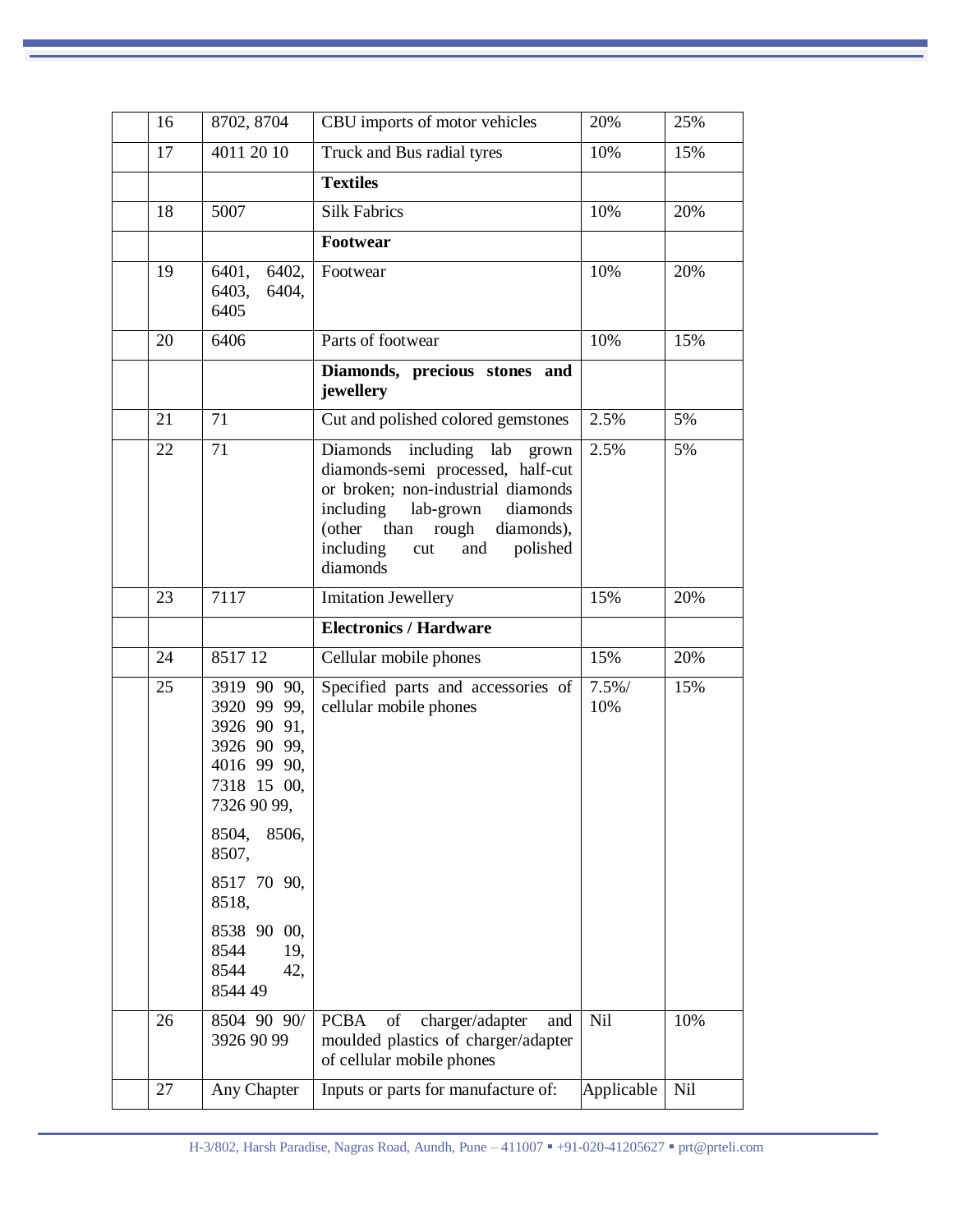|    |            | PCBA, or<br>a)                                                                                                                               | rate       |     |
|----|------------|----------------------------------------------------------------------------------------------------------------------------------------------|------------|-----|
|    |            | b) moulded plastics                                                                                                                          |            |     |
|    |            | of charger/adapter of cellular mobile<br>phones                                                                                              |            |     |
| 28 | 8517 62 90 | Smart watches/wearable devices                                                                                                               | 10%        | 20% |
| 29 | 8529 10 99 | LCD/LED/OLED panels and other                                                                                                                | 7.5%/      | 15% |
|    | 8529 90 90 | parts of LCD/LED/OLED TVs                                                                                                                    | 10%        |     |
| 30 | 8529/4016  | 12 specified parts for manufacture<br>of LCD/LED TV panels                                                                                   | <b>Nil</b> | 10% |
| 31 | 70         | Preform of silica for use in the<br>manufacture of telecommunication<br>grade optical fibers or optical fiber<br>cables                      | <b>Nil</b> | 5%  |
|    |            | <b>Furniture</b>                                                                                                                             |            |     |
| 32 | 9401       | Seats and parts of seats [except<br>aircraft seats and parts thereof]                                                                        | 10%        | 20% |
| 33 | 9403       | Other furniture and parts                                                                                                                    | 10%        | 20% |
| 34 | 9404       | Mattresses<br>of<br>supports; articles<br>bedding and similar furnishing                                                                     | 10%        | 20% |
| 35 | 9405       | lighting<br>fitting,<br>and<br>Lamps<br>illuminated signs, illuminated name<br>plates and the like [except solar<br>lanterns or solar lamps] | 10%        | 20% |
|    |            | <b>Watches and Clocks</b>                                                                                                                    |            |     |
| 36 | 9101, 9102 | Wrist watches, pocket watches and<br>other<br>watches,<br>including<br>stop<br>watches                                                       | 10%        | 20% |
| 37 | 9103       | Clocks with watch movements                                                                                                                  | 10%        | 20% |
| 38 | 9105       | including<br>Other<br>clocks,<br>alarm<br>clocks                                                                                             | 10%        | 20% |
|    |            | <b>Toys and Games</b>                                                                                                                        |            |     |
| 39 | 9503       | Tricycles, scooters, pedal cars and<br>similar<br>wheeled<br>toys;<br>dolls'<br>carriages; dolls; other toys; puzzles<br>of all kinds        | 10%        | 20% |
| 40 | 9504       | Video game consoles and machines,<br>articles for funfair, table or parlor<br>games and automatic bowling alley<br>equipment                 | 10%        | 20% |
| 41 | 9505       | Festive,<br>carnival<br>other<br><b>or</b>                                                                                                   | 10%        | 20% |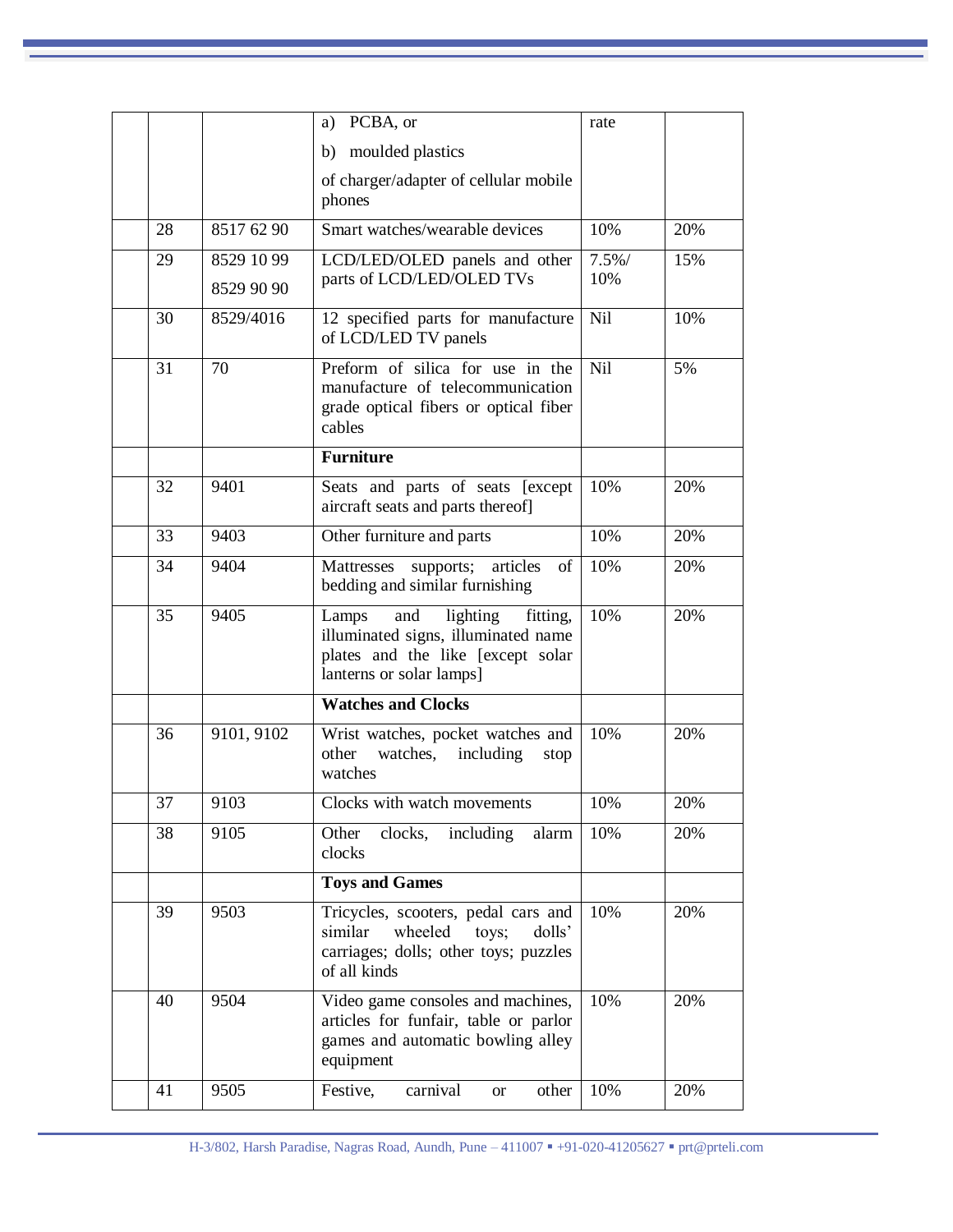|              |                                 |                                          | entertainment articles                                                                                                                                                                                                                                                      |       |     |
|--------------|---------------------------------|------------------------------------------|-----------------------------------------------------------------------------------------------------------------------------------------------------------------------------------------------------------------------------------------------------------------------------|-------|-----|
|              | 42                              | 9506 [except]<br>9506 911                | Articles and equipment for sports or<br>outdoor games, swimming pools<br>and paddling pools [other than<br>articles and equipment for general<br>physical exercise, gymnastics or<br>athletics]                                                                             | 10%   | 20% |
|              | 43                              | 9507                                     | Fishing rods, fishing-hooks<br>and<br>other line fishing tackle;<br>fish<br>landing nets, butter fly nets and<br>similar nets; decoy birds and similar<br>hunting or shooting requisites                                                                                    | 10%   | 20% |
|              | 44                              | 9508                                     | Roundabouts,<br>swings,<br>shooting<br>galleries and other<br>fairground<br>travelling<br>circuses,<br>amusements;<br>traveling menageries and travelling<br>theatres                                                                                                       | 10%   | 20% |
|              |                                 |                                          | <b>Miscellaneous items</b>                                                                                                                                                                                                                                                  |       |     |
|              | 45                              | 3406                                     | Candles, tapers and the like                                                                                                                                                                                                                                                | 10%   | 25% |
|              | 46                              | 4823 90 90                               | <b>Kites</b>                                                                                                                                                                                                                                                                | 10%   | 20% |
|              | 47                              | 9004 10                                  | Sunglasses                                                                                                                                                                                                                                                                  | 10%   | 20% |
|              | 48                              | 9611                                     | Date, sealing or numbering stamps,<br>and the like                                                                                                                                                                                                                          | 10%   | 20% |
|              | 49                              | 9613                                     | Cigarette lighters and other lighters,<br>whether or not mechanical<br>$\alpha$<br>electrical, and parts thereof other<br>than flints and wicks                                                                                                                             | 10%   | 20% |
|              | 50                              | 9616                                     | Scent sprays and similar<br>toilet<br>and mounts<br>and<br>heads<br>sprays,<br>therefor; powder-puffs and pads for<br>the application of cosmetic or toilet<br>preparations                                                                                                 | 10%   | 20% |
| $\mathbf{I}$ | <b>Rationalization measures</b> |                                          |                                                                                                                                                                                                                                                                             |       |     |
|              |                                 |                                          | Edible oils of vegetable origin                                                                                                                                                                                                                                             |       |     |
|              | 1                               | 1508, 1509,<br>1510, 1512,<br>1513, 1515 | Crude edible vegetable oils like<br>Ground nut oil, Olive oil, Cotton<br>seed oil, Safflower seed oil, Saffola<br>oil,<br>Coconut<br>oil,<br>Palm<br>Kernel/Babassu oil, Linseed oil,<br>Maize corn oil, Castor oil, Sesame<br>oil, other fixed vegetable fats and<br>oils. | 12.5% | 30% |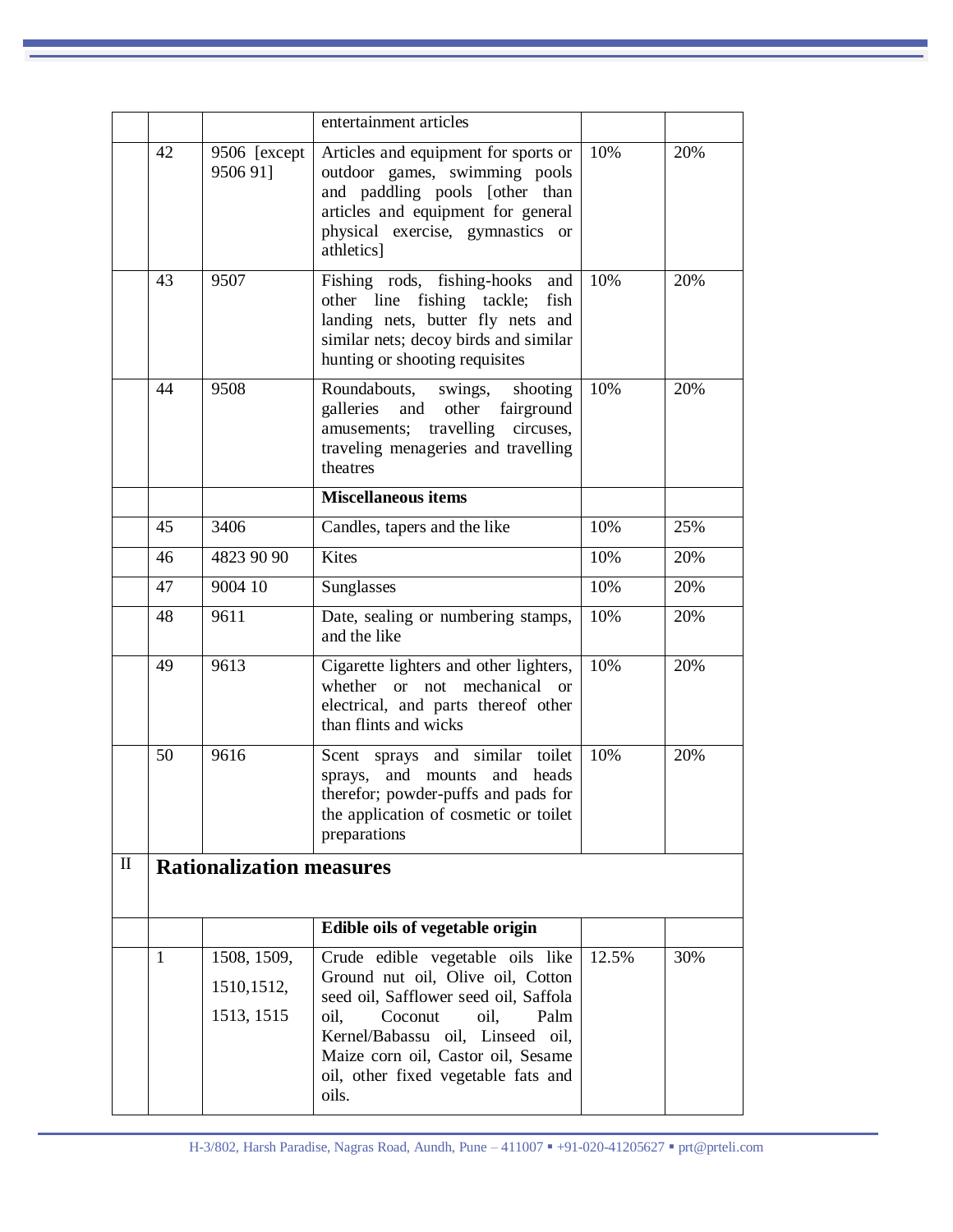|     | $\overline{2}$ | 1508, 1509,<br>1510, 1512,<br>1513, 1515,<br>1516 20,<br>1517 10 21,<br>1517 90 10,<br>1518 00 11,<br>1518 00 21,<br>1518 00 31 | Refined edible vegetable oils, like<br>Ground nut oil, Olive oil, Cotton<br>seed oil, Safflower seed oil, Saffola<br>oil,<br>Coconut<br>oil,<br>Palm<br>Kernel/Babassu oil, Linseed oil,<br>Maize corn oil, Castor oil, Sesame<br>oil, other fixed vegetable fats and<br>oils, edible margarine of vegetable<br>origin, Sal fat; specified goods of<br>heading 1518 | 20%                                                                    | 35%                                                |
|-----|----------------|---------------------------------------------------------------------------------------------------------------------------------|---------------------------------------------------------------------------------------------------------------------------------------------------------------------------------------------------------------------------------------------------------------------------------------------------------------------------------------------------------------------|------------------------------------------------------------------------|----------------------------------------------------|
|     |                |                                                                                                                                 | <b>Refractory Items</b>                                                                                                                                                                                                                                                                                                                                             |                                                                        |                                                    |
|     | 3              | 6815 91 00                                                                                                                      | Other articles of stone containing<br>magnetite, dolomite or chromite                                                                                                                                                                                                                                                                                               | 10%                                                                    | 7.5%                                               |
|     | $\overline{4}$ | 6901                                                                                                                            | blocks, tiles<br>Bricks.<br>and<br>other<br>ceramic goods of siliceous fossil<br>meals or of similar siliceous earths                                                                                                                                                                                                                                               | 10%                                                                    | 7.5%                                               |
|     | 5              | 6902                                                                                                                            | Refractory bricks, blocks, tiles and<br>refractory<br>similar<br>ceramic<br>constructional goods, other than<br>those of siliceous fossil meals or<br>similar siliceous earths                                                                                                                                                                                      | 5%                                                                     | 7.5%                                               |
|     | 6              | 6903                                                                                                                            | Other refractory ceramic goods                                                                                                                                                                                                                                                                                                                                      | 5%                                                                     | 7.5%                                               |
| III |                | <b>Social Welfare Surcharge</b>                                                                                                 |                                                                                                                                                                                                                                                                                                                                                                     |                                                                        |                                                    |
|     | $\mathbf{1}$   | Any chapter                                                                                                                     | Levy of Social Welfare Surcharge<br>on imported goods [other than those<br>mentioned at S. No. 3 to 6 below] to<br>finance education, housing<br>and<br>social security                                                                                                                                                                                             | $-$                                                                    | 10% of the<br>aggregate<br>duties<br>of<br>customs |
|     | 2              | Any chapter                                                                                                                     | Abolition of Education Cess and<br>Secondary and Higher Education<br>Cess on imported goods                                                                                                                                                                                                                                                                         | 3% of the Nil<br>aggregate<br>duties<br>of<br>Customs<br>$[2\% + 1\%]$ |                                                    |
|     | 3              | 2710                                                                                                                            | Exemption from Social Welfare<br>Surcharge<br>spirit<br>on<br>motor<br>commonly known as petrol and high<br>speed diesel oil                                                                                                                                                                                                                                        |                                                                        | 3% of the<br>aggregate<br>duties<br>of<br>Customs  |
|     | $\overline{4}$ | 7106                                                                                                                            | Silver (including silver plated with<br>gold or platinum), unwrought or in<br>semi-manufactured<br>form,<br><b>or</b><br>in<br>powder form                                                                                                                                                                                                                          |                                                                        | 3% of the<br>aggregate<br>duties<br>of<br>Customs  |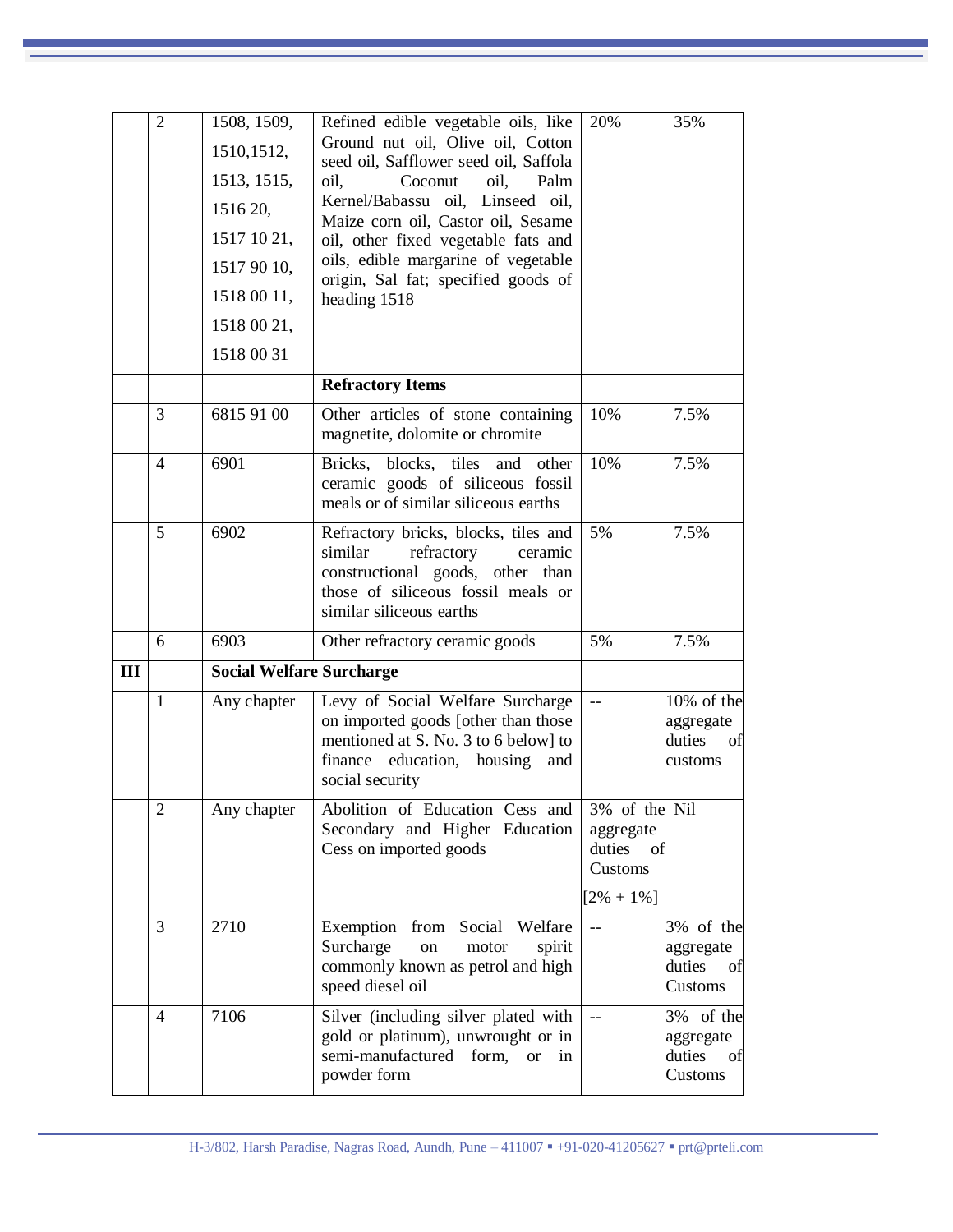|    | $\overline{5}$ | 7108        | Gold (including gold plated with<br>platinum), unwrought or in semi-<br>manufactured form, or in powder<br>form                                                                                                                                                            | $-$                      | 3% of the<br>aggregate<br>duties<br>of<br>Customs |
|----|----------------|-------------|----------------------------------------------------------------------------------------------------------------------------------------------------------------------------------------------------------------------------------------------------------------------------|--------------------------|---------------------------------------------------|
|    | 6              | Any Chapter | Specified goods hitherto exempt<br>from Education Cess and Secondary<br>and Higher Education Cess<br>on<br>imported goods                                                                                                                                                  | $\overline{\phantom{a}}$ | Nil                                               |
| IV |                |             | <b>Road and Infrastructure Cess</b>                                                                                                                                                                                                                                        |                          |                                                   |
|    | 1              | 2710        | Levy of Road and Infrastructure<br>Cess on imported motor<br>spirit<br>commonly known as petrol and high<br>speed diesel oil                                                                                                                                               |                          | Rs.<br>8<br>per litre                             |
|    | $\overline{2}$ | 2710        | Exemption from additional duty of<br>customs leviable under section $3(1)$<br>of the Customs Tariff Act, 1975 in<br>lieu of the proposed Road and<br>Infrastructure cess on domestically<br>produced motor spirit commonly<br>known as petrol and high speed<br>diesel oil | $\overline{a}$           | Nil                                               |
|    | 3              | 2710        | Abolition of Additional Duty of<br>Customs [Road Cess] on imported<br>motor spirit commonly known as<br>petrol and high speed diesel oil                                                                                                                                   | Rs. 6 per<br>litre       | Nil                                               |
|    | 4              |             | Additional duty of customs under<br>sections $3(1)$ of the Customs Tariff<br>Act, 1975 in lieu of basic excise<br>duty                                                                                                                                                     |                          |                                                   |
|    |                | 2710        | (i)<br>Motor spirit commonly known<br>as petrol                                                                                                                                                                                                                            | 6.48<br>Rs.<br>per litre | Rs. 4.48<br>per litre                             |
|    |                | 2710        | (ii) High speed diesel oil                                                                                                                                                                                                                                                 | 8.33<br>Rs.<br>per litre | Rs. 6.33<br>per litre                             |

## **2. AMENDMENTS TO THE CUSTOMS TARIFF ACT, 1975 WITH NO CHANGES IN EFFECTIVE RATES OF DUTIES**

**S. Amendment**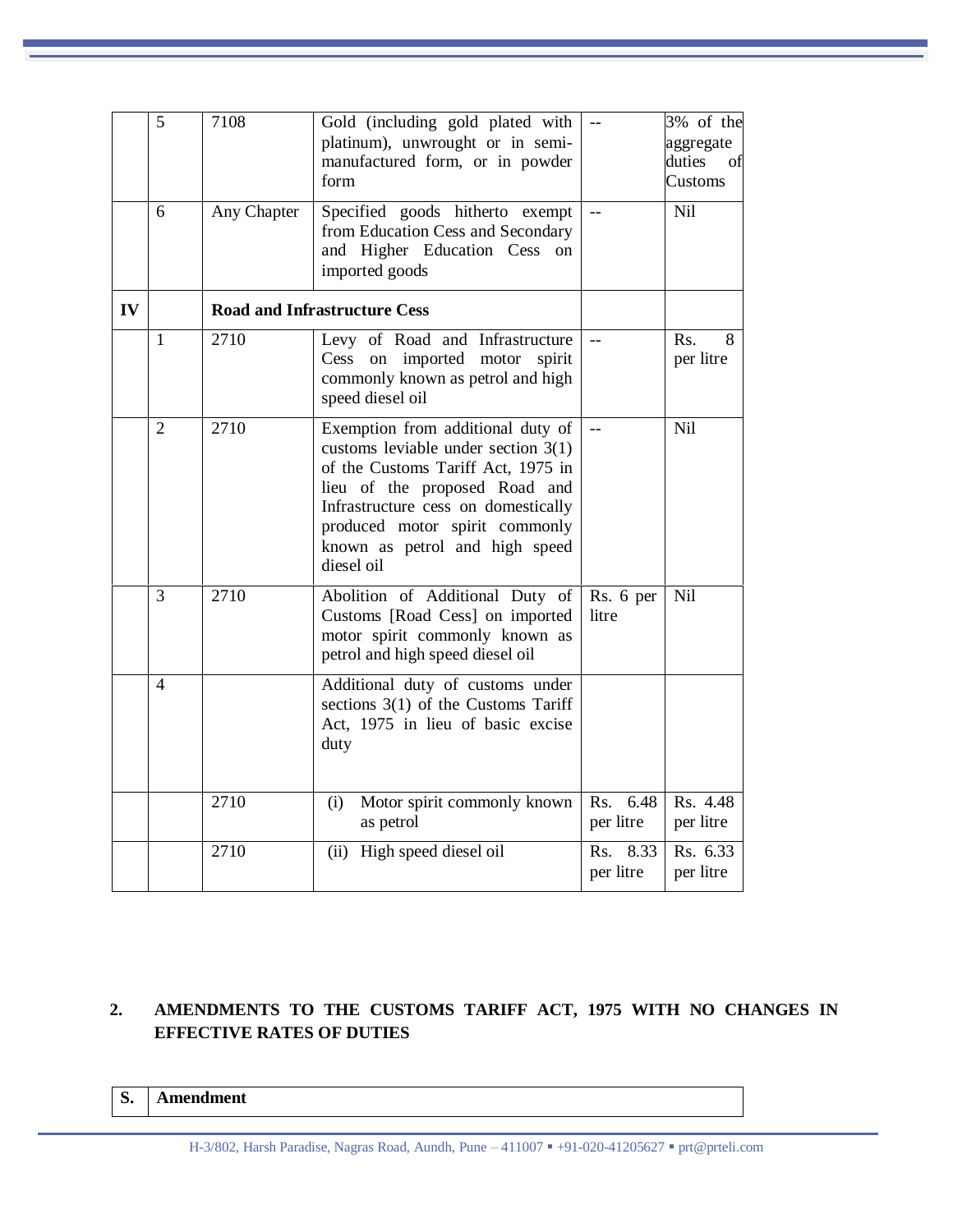| No.            |                                                                                                                                                                                                                                                                                                   |
|----------------|---------------------------------------------------------------------------------------------------------------------------------------------------------------------------------------------------------------------------------------------------------------------------------------------------|
| $\mathbf{A}$   | <b>Amendment in the Customs Tariff Act, 1975</b>                                                                                                                                                                                                                                                  |
| $\mathbf{1}$   | Amendment to the section 3 so as to insert subsections 8A and 10A to provide for<br>valuation of warehoused goods, which are sold to another person before clearance<br>for home consumption or export, for the purposes of Integrated Tax and Goods and<br><b>Services Tax Compensation Cess</b> |
| B              | Import duty – First Schedule to the Customs Tariff Act, 1975                                                                                                                                                                                                                                      |
| $\mathbf{1}$   | The tariff rate of customs duty for the specified medical devices is being increased<br>from 7.5% to 10%. The effective rate of import duty on such medical devices will,<br>however, remain unchanged.                                                                                           |
| 2              | The tariff rate of customs duty for Lithium-ion batteries is being increased from<br>10% to 20%. The effective rate of import duty on Lithium-ion batteries [other than<br>Lithium-ion batteries for cellular mobile phones] will, however, remain unchanged<br>at 10%.                           |
| $\mathbf C$    | Export duty - Second Schedule to the Customs Tariff Act, 1975                                                                                                                                                                                                                                     |
| $\mathbf{1}$   | To insert a new Note to specify Nil rate of duty in respect of all other goods which<br>are not covered under column (2) of the schedule.                                                                                                                                                         |
| $\overline{2}$ | Introduction of 20% Tariff rate of Export Duty on Electrodes of a kind used for<br>furnaces. The effective rate of Export duty on such electrodes will, however, remain<br>Nil.                                                                                                                   |

## **3. MAJOR AMENDMENTS IN THE CUSTOMS ACT, 1962**

| S. No | Amendment                                                                                                                                         |  |
|-------|---------------------------------------------------------------------------------------------------------------------------------------------------|--|
| A.    | For facilitating trade                                                                                                                            |  |
|       | Defining scope of Assessment and introducing "risk based selection" for<br>verifying Self-Assessment [Section 2(2), 17 of Customs Act]            |  |
|       | Establishing single point of reference for importers, exporters and Officers<br>with regard to Regulatory Controls imposed by various Ministries, |  |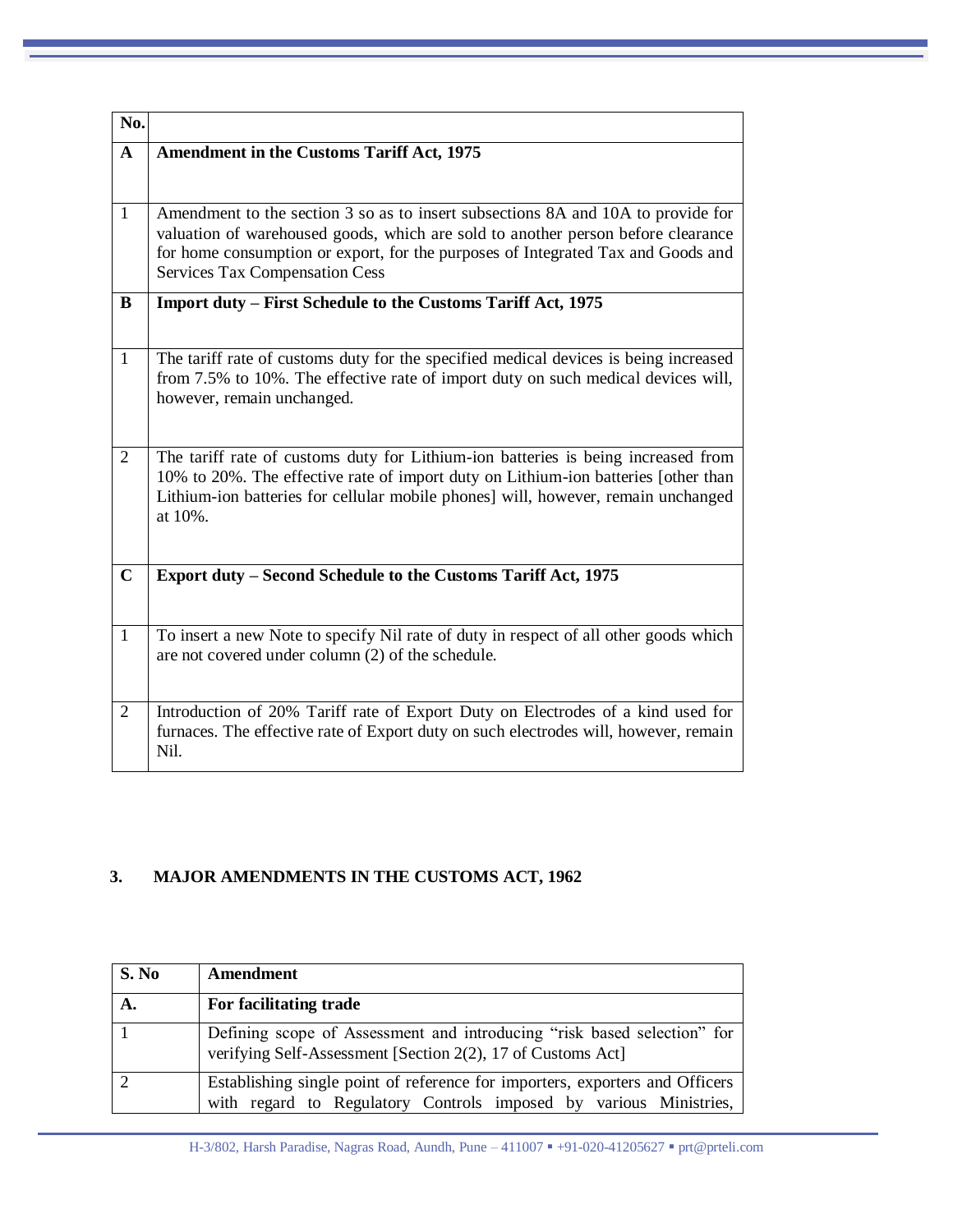|                | Departments and Agencies [Section 11 of Customs Act]                                                                                                                                                                                                 |
|----------------|------------------------------------------------------------------------------------------------------------------------------------------------------------------------------------------------------------------------------------------------------|
| 3              | Facilitating imports and exports meant for Repair, Manufacture and further<br>Processing with full or partial duty exemptions [Section 25A and Section<br>25B of Customs Act]                                                                        |
| 4              | Appointing a new Customs Advance Ruling Authority with Appellate<br>mechanism [Sections 28E to 28M of Customs Act]                                                                                                                                   |
| 5              | Providing legal basis for clearance by Customs Automated System [Sections]<br>45, 47, 51, 60, 68 and 69 of Customs Act]                                                                                                                              |
| 6              | Introducing an electronic Cash ledger on the lines similar to provisions in<br>CGST Act [Section 51A of Customs Act]                                                                                                                                 |
| $\overline{7}$ | Introducing a new chapter for conduct of Audit [Section 99A of Customs<br>$Act$ ]                                                                                                                                                                    |
| 8              | Inserting a new section to provide for simplified and different procedures as<br>part of Trade Facilitation [Section 143AA of Customs Act]                                                                                                           |
| 9              | Introducing a new section for exchange of information with competent<br>authorities of other countries [Section 151B of Customs Act]                                                                                                                 |
| <b>B.</b>      | For reducing litigation                                                                                                                                                                                                                              |
| 10             | Providing for pre-notice consultation, issue of supplementary show cause<br>notices on receipt of additional information but within present limitation<br>period, time bound Adjudication and deemed closure of cases [Section 28 of<br>Customs Act] |
| 11             | Providing for closure of cases without imposition of redemption fine in<br>cases of voluntary payment of all dues [Section 125 of Customs Act]                                                                                                       |
| C.             | For improving compliance                                                                                                                                                                                                                             |
| 12             | Expanding the scope of the Customs Act to any offence or contravention<br>committed under the said Act outside India [Section 1 of Customs Act]                                                                                                      |
| 13             | Introducing provisions for controlled delivery for certain goods to be                                                                                                                                                                               |

## **4. PROPOSALS INVOLVING CHANGE IN EXCISE DUTY RATES:**

|                                                                 | <b>Commodity</b>                              | <b>Rate of Duty</b> |       |     |  |
|-----------------------------------------------------------------|-----------------------------------------------|---------------------|-------|-----|--|
|                                                                 |                                               | From                | To    |     |  |
| Motor spirit commonly known as petrol and high speed diesel oil |                                               |                     |       |     |  |
|                                                                 | Levy of Road and Infrastructure Cess on motor |                     | Rs. 8 | per |  |

H-3/802, Harsh Paradise, Nagras Road, Aundh, Pune - 411007 · +91-020-41205627 · prt@prteli.com